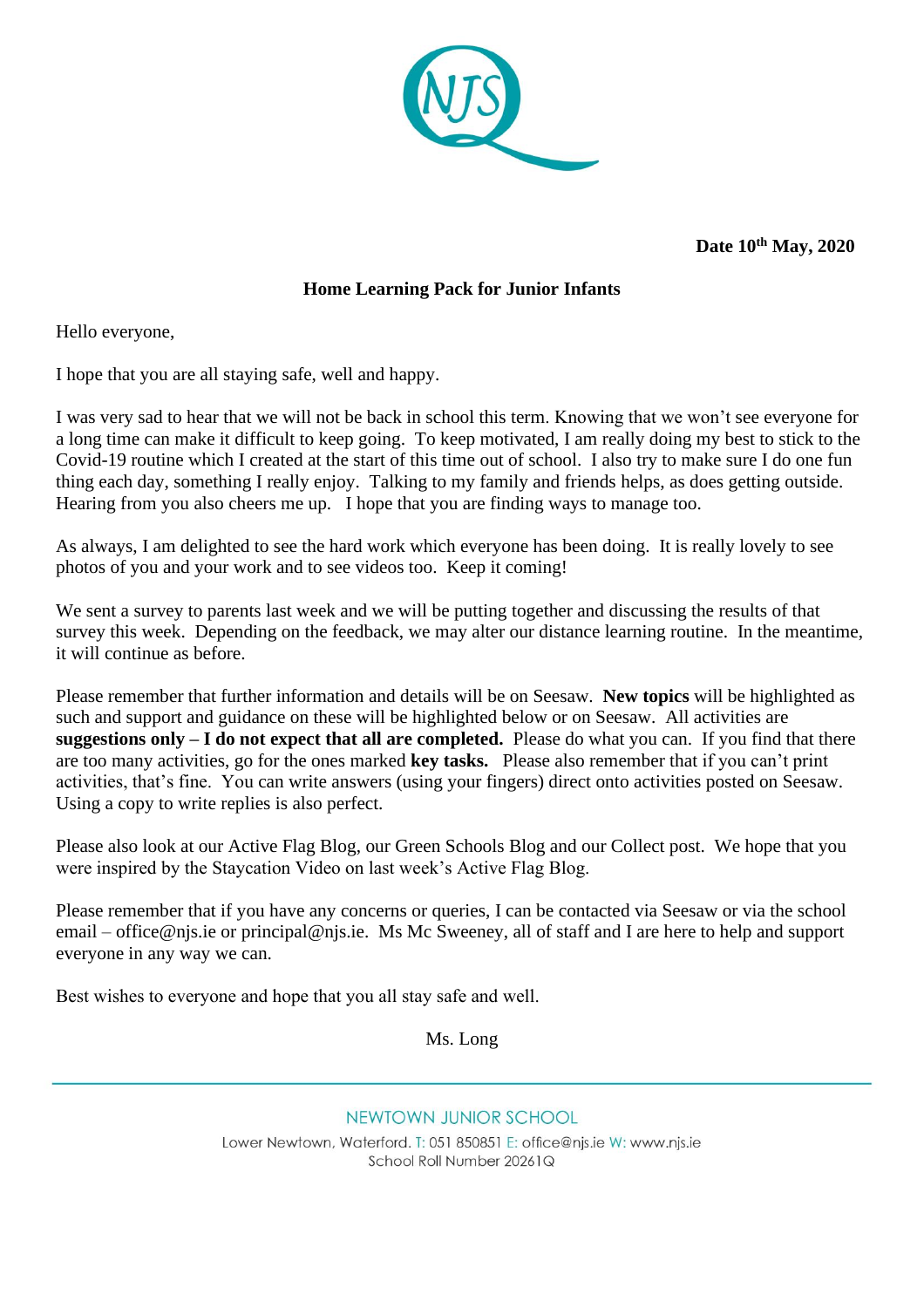## **Outline of Activities for Week beginning 11th May**

## **KEY ACTIVITIES HIGHLIGHTED IN RED**

| <b>Phonologi</b> | Nursery Rhymes: Incy Wincy Spider - See Seesaw App for a copy of the Rhyme                                                                                                                                                                                                                                                                                                        |  |  |  |  |  |
|------------------|-----------------------------------------------------------------------------------------------------------------------------------------------------------------------------------------------------------------------------------------------------------------------------------------------------------------------------------------------------------------------------------|--|--|--|--|--|
| cal              |                                                                                                                                                                                                                                                                                                                                                                                   |  |  |  |  |  |
| Aware.           | Recite the rhyme together.<br>$\bullet$<br>Discuss the meaning of the words in the rhyme – do they know what a waterspout is?<br>٠<br>Identify any tricky words – the, all<br>$\bullet$<br>Identify the rhyming words $-$ incy, wincy, spout, out, rain, again                                                                                                                    |  |  |  |  |  |
|                  | <b>Rhyming Words</b>                                                                                                                                                                                                                                                                                                                                                              |  |  |  |  |  |
|                  | Rhyming words sound the same at the end.                                                                                                                                                                                                                                                                                                                                          |  |  |  |  |  |
|                  | <b>Seesaw App</b> – Rhyming words sheet – Can be completed orally                                                                                                                                                                                                                                                                                                                 |  |  |  |  |  |
| <b>Oral Lang</b> | Our Oral Language programme has now become available to parents.                                                                                                                                                                                                                                                                                                                  |  |  |  |  |  |
|                  | If this is your first time using Folens Online:                                                                                                                                                                                                                                                                                                                                   |  |  |  |  |  |
|                  | 1. Click on the link below.                                                                                                                                                                                                                                                                                                                                                       |  |  |  |  |  |
|                  | 2. Register as a teacher. Roll number: Prim20<br>3. They will say to use the activation code sent to your email, but you do not need it.<br>Simply sign in with your email and password and it will bring you straight to the<br>lesson below.                                                                                                                                    |  |  |  |  |  |
|                  |                                                                                                                                                                                                                                                                                                                                                                                   |  |  |  |  |  |
|                  | https://content.folensonline.ie/programmes/Starlight/SI/resources/posters/SL_SI_ACT_CH1<br>4_004/index.html                                                                                                                                                                                                                                                                       |  |  |  |  |  |
|                  | <b>Key Tasks</b>                                                                                                                                                                                                                                                                                                                                                                  |  |  |  |  |  |
|                  | Play Story 1 (starters) and Story 2 (flyers) for your child.                                                                                                                                                                                                                                                                                                                      |  |  |  |  |  |
|                  | Click on <b>Questions</b> . Listen to each question and discuss the answers encouraging<br>your child to use full sentences. Example: What is Jack eating? Jack is eating<br>Click Activity. Encourage your child to identify and explain the differences between<br>the two images.<br><b>Teacher Tip:</b> It is important to encourage the children to use language rather than |  |  |  |  |  |
|                  | pointing, e.g. 'The waiter is wearing a bow-tie in the picture and not in the other OR<br>in the picture on the left/on the right.'                                                                                                                                                                                                                                               |  |  |  |  |  |
|                  | Click Labelling. Have your child drag the labels onto the correct location in the<br>poster.                                                                                                                                                                                                                                                                                      |  |  |  |  |  |
|                  |                                                                                                                                                                                                                                                                                                                                                                                   |  |  |  |  |  |
|                  |                                                                                                                                                                                                                                                                                                                                                                                   |  |  |  |  |  |
|                  |                                                                                                                                                                                                                                                                                                                                                                                   |  |  |  |  |  |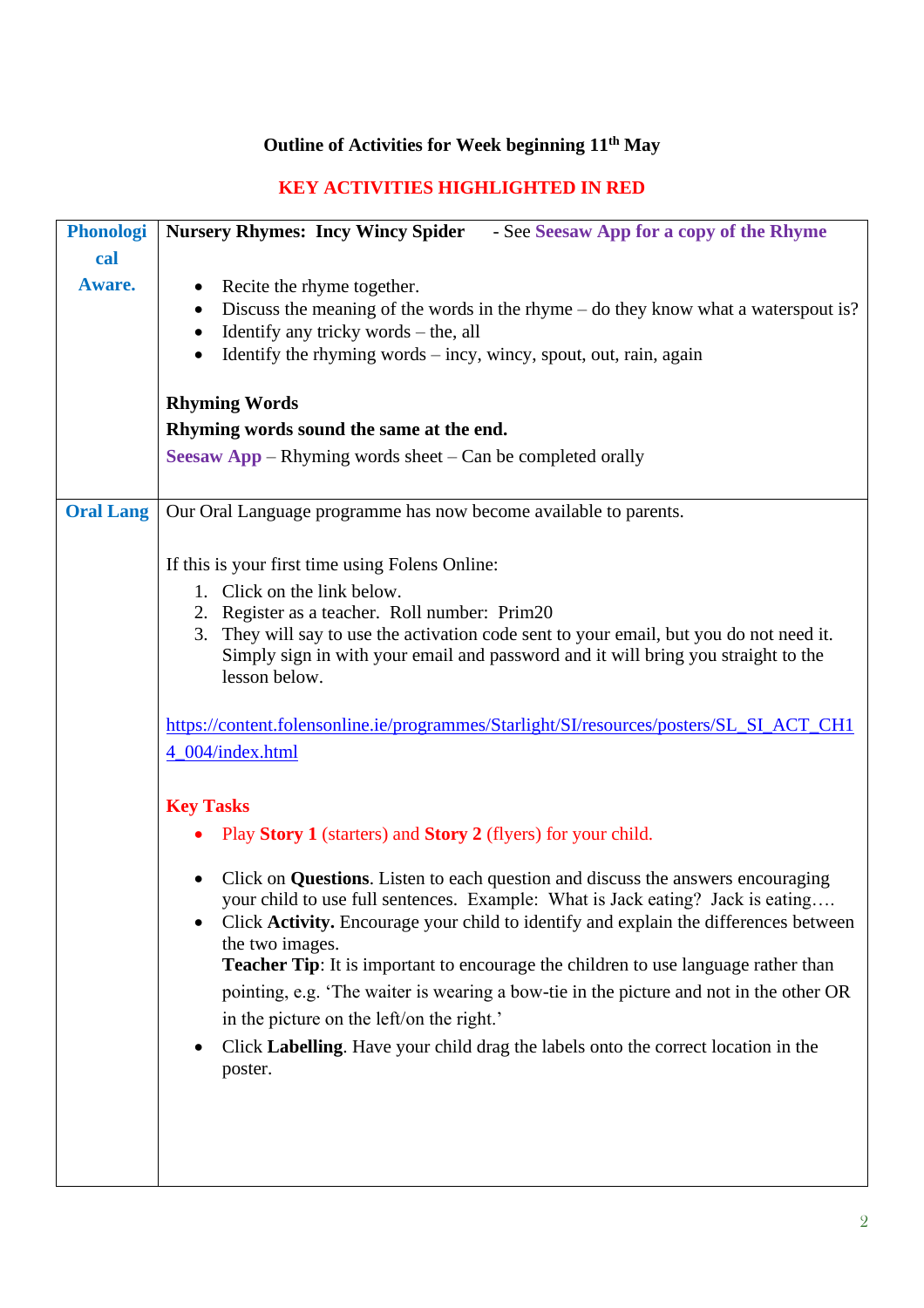|                | <b>Optional Extra</b>                                                                                                                            |      |    |        |      |          |  |
|----------------|--------------------------------------------------------------------------------------------------------------------------------------------------|------|----|--------|------|----------|--|
|                | Click on <b>Poem</b> and play the poem 'The Meal' by Karla Kuskin.<br>Encourage children to speak the poem with appropriate expression, pace and |      |    |        |      |          |  |
|                | intonation.                                                                                                                                      |      |    |        |      |          |  |
|                | Ask children the following questions:                                                                                                            |      |    |        |      |          |  |
|                | What's wrong with the menu? Listen to the poem and identify what is wrong with                                                                   |      |    |        |      |          |  |
|                | Timothy's menu. Encourage/scaffold the children to identify the mistakes in                                                                      |      |    |        |      |          |  |
|                | Timothy's meal, using complete and detailed sentences. Try to elicit vocabulary such                                                             |      |    |        |      |          |  |
|                | as horrible, disgusting, nasty, tasteless, unappetising, unpleasant, unsatisfying,                                                               |      |    |        |      |          |  |
|                | disagreeable, etc.                                                                                                                               |      |    |        |      |          |  |
|                | Scaffold the children to replace some of the bolded words in the poem with words                                                                 |      |    |        |      |          |  |
|                | that would make a delicious, tasty meal for Timothy.                                                                                             |      |    |        |      |          |  |
|                |                                                                                                                                                  |      |    |        |      |          |  |
| <b>Phonics</b> | <b>Key Task</b>                                                                                                                                  |      |    |        |      |          |  |
|                |                                                                                                                                                  |      |    |        |      |          |  |
|                | <b>Just Phonics:</b> Focus on letter names as well as letter sounds.                                                                             |      |    |        |      |          |  |
|                | Pg. 50                                                                                                                                           |      |    | Pg. 51 |      | j Pg. 53 |  |
|                |                                                                                                                                                  |      |    |        |      |          |  |
|                | <b>Phonics Game:</b> Click on the link below to play 'Match Cards'.                                                                              |      |    |        |      |          |  |
|                |                                                                                                                                                  |      |    |        |      |          |  |
|                | https://www.phonicsbloom.com/uk/game/match-cards?phase=2                                                                                         |      |    |        |      |          |  |
|                | <b>Seesaw App – Match Cards – Link to game available.</b>                                                                                        |      |    |        |      |          |  |
|                |                                                                                                                                                  |      |    |        |      |          |  |
| <b>Reading</b> | <b>Key Task</b>                                                                                                                                  |      |    |        |      |          |  |
|                |                                                                                                                                                  |      |    |        |      |          |  |
|                | Fantastic newswe have now completed our tricky words for the year! We will use the                                                               |      |    |        |      |          |  |
|                | next few weeks to revise all the tricky words we have learned this year. Ideally, practice                                                       |      |    |        |      |          |  |
|                | these words every day.                                                                                                                           |      |    |        |      |          |  |
|                |                                                                                                                                                  |      |    |        |      |          |  |
|                | $\mathbf I$                                                                                                                                      |      |    | no     |      | the      |  |
|                | to                                                                                                                                               |      | go |        |      | into     |  |
|                |                                                                                                                                                  |      |    |        |      |          |  |
|                | <b>Key Task</b>                                                                                                                                  |      |    |        |      |          |  |
|                |                                                                                                                                                  |      |    |        |      |          |  |
|                | Read the following words:                                                                                                                        |      |    |        |      |          |  |
|                | kiss                                                                                                                                             | mist |    | pram   | hiss | test     |  |
|                | get                                                                                                                                              | pig  |    | log    | fat  | bat      |  |
|                |                                                                                                                                                  |      |    |        |      |          |  |
|                |                                                                                                                                                  |      |    |        |      |          |  |
|                |                                                                                                                                                  |      |    |        |      |          |  |
|                |                                                                                                                                                  |      |    |        |      |          |  |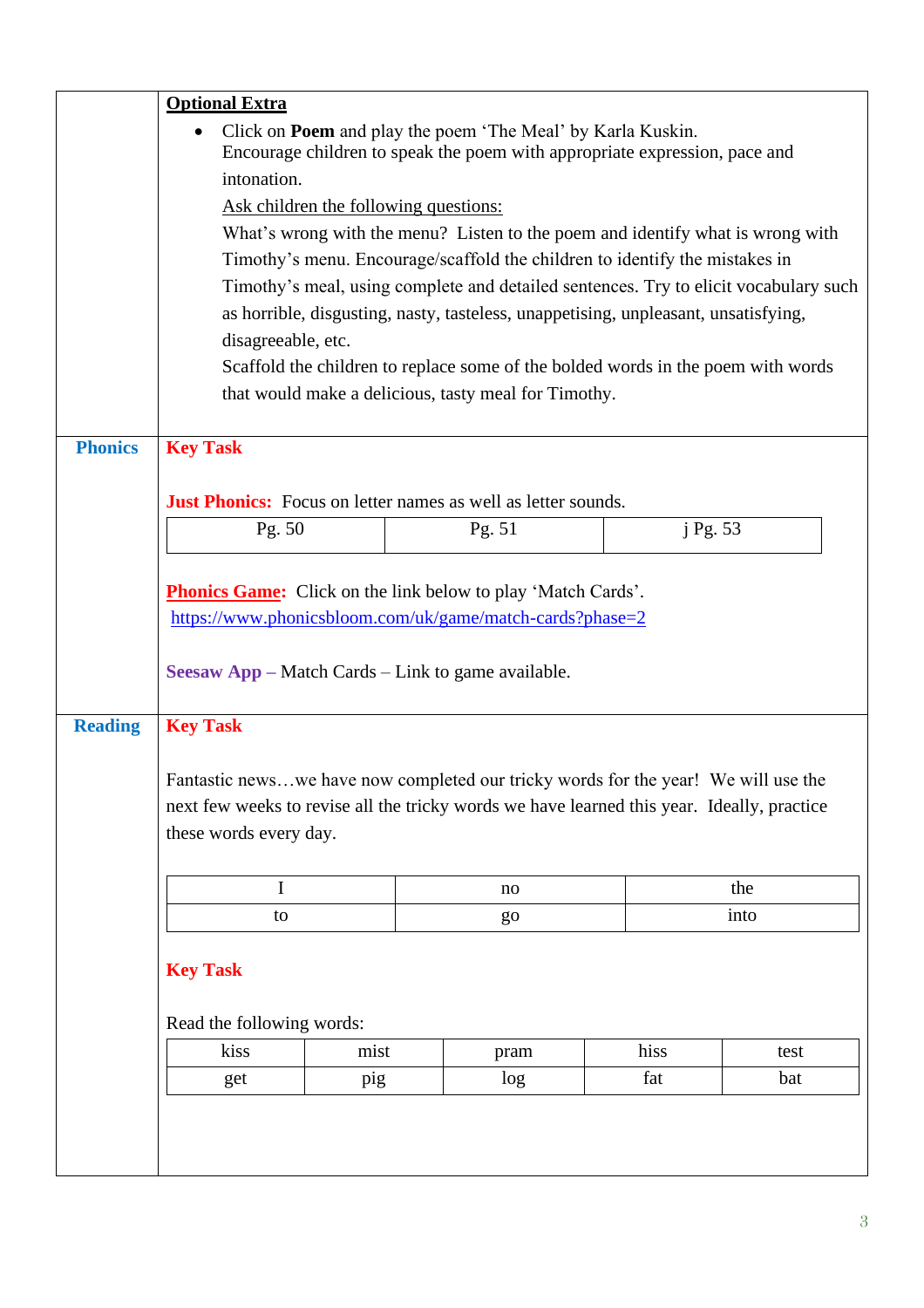|                                               | <b>Story: The Very Hungry Caterpillar by Eric Carle</b>                                                                      |                                                                             |                                                 |  |  |  |
|-----------------------------------------------|------------------------------------------------------------------------------------------------------------------------------|-----------------------------------------------------------------------------|-------------------------------------------------|--|--|--|
|                                               | Listen to 'The Very Hungry Caterpillar'.                                                                                     |                                                                             |                                                 |  |  |  |
|                                               | https://www.youtube.com/watch?v=btFCtMhF3iI                                                                                  |                                                                             |                                                 |  |  |  |
|                                               | Watch the animated film version of the book.                                                                                 |                                                                             |                                                 |  |  |  |
|                                               | https://www.youtube.com/watch?v=75NQK-Sm1YY                                                                                  |                                                                             |                                                 |  |  |  |
|                                               | Ask them the following questions:<br>Which version they preferred and why?                                                   |                                                                             |                                                 |  |  |  |
|                                               | What healthy / unhealthy foods were mentioned in the story?<br>How did the caterpillar feel after eating the unhealthy food? |                                                                             |                                                 |  |  |  |
|                                               |                                                                                                                              |                                                                             |                                                 |  |  |  |
|                                               | Retell the story using the sequencing cards provided on Seesaw.                                                              |                                                                             |                                                 |  |  |  |
| Seesaw App - The Very Hungry Caterpillar Book |                                                                                                                              |                                                                             |                                                 |  |  |  |
|                                               | The Very Hungry Caterpillar Animated film                                                                                    |                                                                             |                                                 |  |  |  |
|                                               |                                                                                                                              | The Very Hungry Caterpillar Sequencing Cards                                |                                                 |  |  |  |
| Handwrit.                                     | <b>Key Task</b>                                                                                                              |                                                                             |                                                 |  |  |  |
|                                               | <b>Nelson Handwriting - Book B</b>                                                                                           |                                                                             |                                                 |  |  |  |
|                                               | e Pg. 4 & 5                                                                                                                  | u Pg. 6 & 7                                                                 | r Pg. 8 & 9                                     |  |  |  |
|                                               | <b>Teacher Tip</b> – Letter Formation Rhymes                                                                                 |                                                                             |                                                 |  |  |  |
|                                               | $e$ – Lift off the top and scoop out the egg                                                                                 |                                                                             |                                                 |  |  |  |
|                                               | $u$ – It is a diver letter. Dive down and under, up to the top and draw the puddle                                           |                                                                             |                                                 |  |  |  |
|                                               |                                                                                                                              | $r - It$ is a diver letter. Dive down the robots back and curl over his arm |                                                 |  |  |  |
| Seesaw App – Copy of the assigned pages       |                                                                                                                              |                                                                             |                                                 |  |  |  |
|                                               | Pictures to accompany the letter formation rhymes above                                                                      |                                                                             |                                                 |  |  |  |
| <b>Writing</b>                                | <b>Key Task</b>                                                                                                              |                                                                             |                                                 |  |  |  |
|                                               | List and draw five foods The Very Hungry Caterpillar ate. This can be completed in their                                     |                                                                             |                                                 |  |  |  |
|                                               | half plain / lined copies.                                                                                                   |                                                                             |                                                 |  |  |  |
|                                               | <b>Teacher Tip:</b> Where possible encourage the children to sound out the words.                                            |                                                                             |                                                 |  |  |  |
|                                               | <b>Optional Extra</b>                                                                                                        |                                                                             |                                                 |  |  |  |
|                                               | <b>Seesaw App</b> – The Very Hungry Caterpillar – Extra Activities                                                           |                                                                             |                                                 |  |  |  |
| <b>Maths</b>                                  | Capacity                                                                                                                     |                                                                             |                                                 |  |  |  |
|                                               | <b>Seesaw App:</b> Home / School Links Sheet 13 - Capacity                                                                   |                                                                             |                                                 |  |  |  |
| <b>Capacity</b>                               | Capacity - Key Questions for Pgs. 96 - 98                                                                                    |                                                                             |                                                 |  |  |  |
|                                               | <b>Activity 1</b>                                                                                                            | <b>Activity 2</b>                                                           |                                                 |  |  |  |
|                                               | Seesaw App - Capacity - Fill It Up                                                                                           |                                                                             | <b>Seesaw App – Capacity Activity 2 - Which</b> |  |  |  |
|                                               | Song                                                                                                                         | Holds More?                                                                 |                                                 |  |  |  |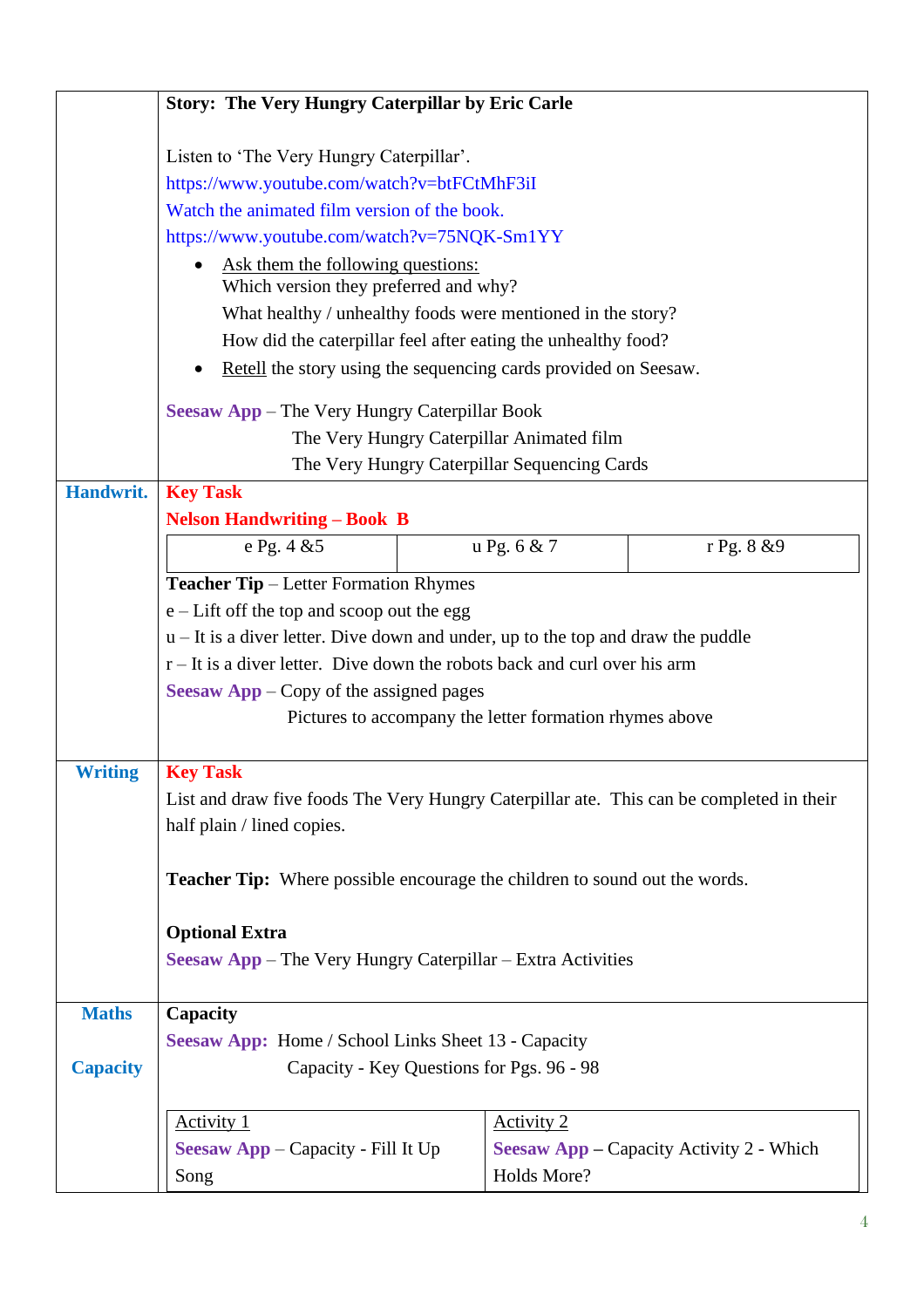|                                    | <b>Key Task</b><br>Busy At Maths Pg. 96<br>(See Key Questions on Seesaw App)<br><u>Activity 3</u><br><b>Seesaw App</b> – Capacity – Activity $3$ –<br>Which Holds More?<br><b>Key Task</b>                                                                                                                                                                                                                                                                                                                                                                                                                                                                                                                                                                                                                                                                                                                                                                                                                                                                                                          | <b>Key Task</b><br>Busy At Maths Pg. 97<br>(See Key Questions on Seesaw App)<br><b>Activity 4</b><br><b>Seesaw App</b> – Capacity - Potions<br><b>Key Task</b> |                                          |  |
|------------------------------------|-----------------------------------------------------------------------------------------------------------------------------------------------------------------------------------------------------------------------------------------------------------------------------------------------------------------------------------------------------------------------------------------------------------------------------------------------------------------------------------------------------------------------------------------------------------------------------------------------------------------------------------------------------------------------------------------------------------------------------------------------------------------------------------------------------------------------------------------------------------------------------------------------------------------------------------------------------------------------------------------------------------------------------------------------------------------------------------------------------|----------------------------------------------------------------------------------------------------------------------------------------------------------------|------------------------------------------|--|
|                                    | Busy At Maths Pg. 98<br>(See Key Questions on Seesaw App)                                                                                                                                                                                                                                                                                                                                                                                                                                                                                                                                                                                                                                                                                                                                                                                                                                                                                                                                                                                                                                           |                                                                                                                                                                | Busy At Maths Home School / Links Pg. 28 |  |
| <b>Gaeilge</b><br><b>Sa Bhaile</b> | <b>Sa Bhaile</b><br>1. A haon [ah hay-un]<br><b>Ceacht 3</b><br>2. A dó [ah doo]<br>3. A trí [ah three]<br><b>Seesaw App – Counting to 10</b><br>4. A ceathair [ah cah-her]<br>(Key Vocabulary for those who cannot access Bua Na Cainte)<br>5. A cúig [ah coo-ig]<br>6. A sé [ ah shay]<br>7. A seacht [ah shocked]<br><b>Key Vocabulary - Counting <math>1 - 10</math></b><br>8. A hocht [ah huck-t]<br>Click on Ceacht 3.<br>9. A naoi [ah nee]<br>Click on the music note and listen to the rhyme three times.<br>10. A deich [ah jeh]<br>The children are learning to count to 10 in irish.<br>Listen to Comhrá 3.1 and 3.2 three times. Your child can join in.<br>Click on the games console to play games.                                                                                                                                                                                                                                                                                                                                                                                  |                                                                                                                                                                |                                          |  |
|                                    | Complete Pg. 29<br><b>Ceacht 4</b><br><b>Seesaw App:</b> Colours – Focus on red, yellow, blue, white and green.<br>Key Vocabulary (For those who do not have access to Bua Na Cainte)<br><b>Key Vocabulary</b><br>Rhyme - Two Little Dickie Birds<br>Cuir ____ sa spéir. (an ghrian, scamall, éan, eitleán)<br>Put the _____ in the sky. (the sun, the cloud, the bird, the plane).<br>Cad atá sa spéir? Tá _________ sa spéir.<br>What is in the sky? The _____ is in the sky.<br>An bhfuil _____ sa spéir? Tá / Níl<br>Is the $\frac{1}{\sqrt{1 + \frac{1}{\sqrt{1 + \frac{1}{\sqrt{1 + \frac{1}{\sqrt{1 + \frac{1}{\sqrt{1 + \frac{1}{\sqrt{1 + \frac{1}{\sqrt{1 + \frac{1}{\sqrt{1 + \frac{1}{\sqrt{1 + \frac{1}{\sqrt{1 + \frac{1}{\sqrt{1 + \frac{1}{\sqrt{1 + \frac{1}{\sqrt{1 + \frac{1}{\sqrt{1 + \frac{1}{\sqrt{1 + \frac{1}{\sqrt{1 + \frac{1}{\sqrt{1 + \frac{1}{\sqrt{1 + \frac{1}{\sqrt{1 + \frac{1}{\sqrt{1 + \frac{1}{\sqrt{1 + \frac{$<br>Cén dath atá ___? (ar an éan, ar an ngrian, ar an scamall, ar an spéir?)<br>What colour is _____? the bird, the sun, the cloud, the sky) |                                                                                                                                                                |                                          |  |
|                                    | Click on Ceacht 4. Click on the music note. Play the rhyme three times.<br>Click on the speech bubble. Listen three times.<br>Click on the games console to play games based on the above vocabulary.                                                                                                                                                                                                                                                                                                                                                                                                                                                                                                                                                                                                                                                                                                                                                                                                                                                                                               |                                                                                                                                                                |                                          |  |